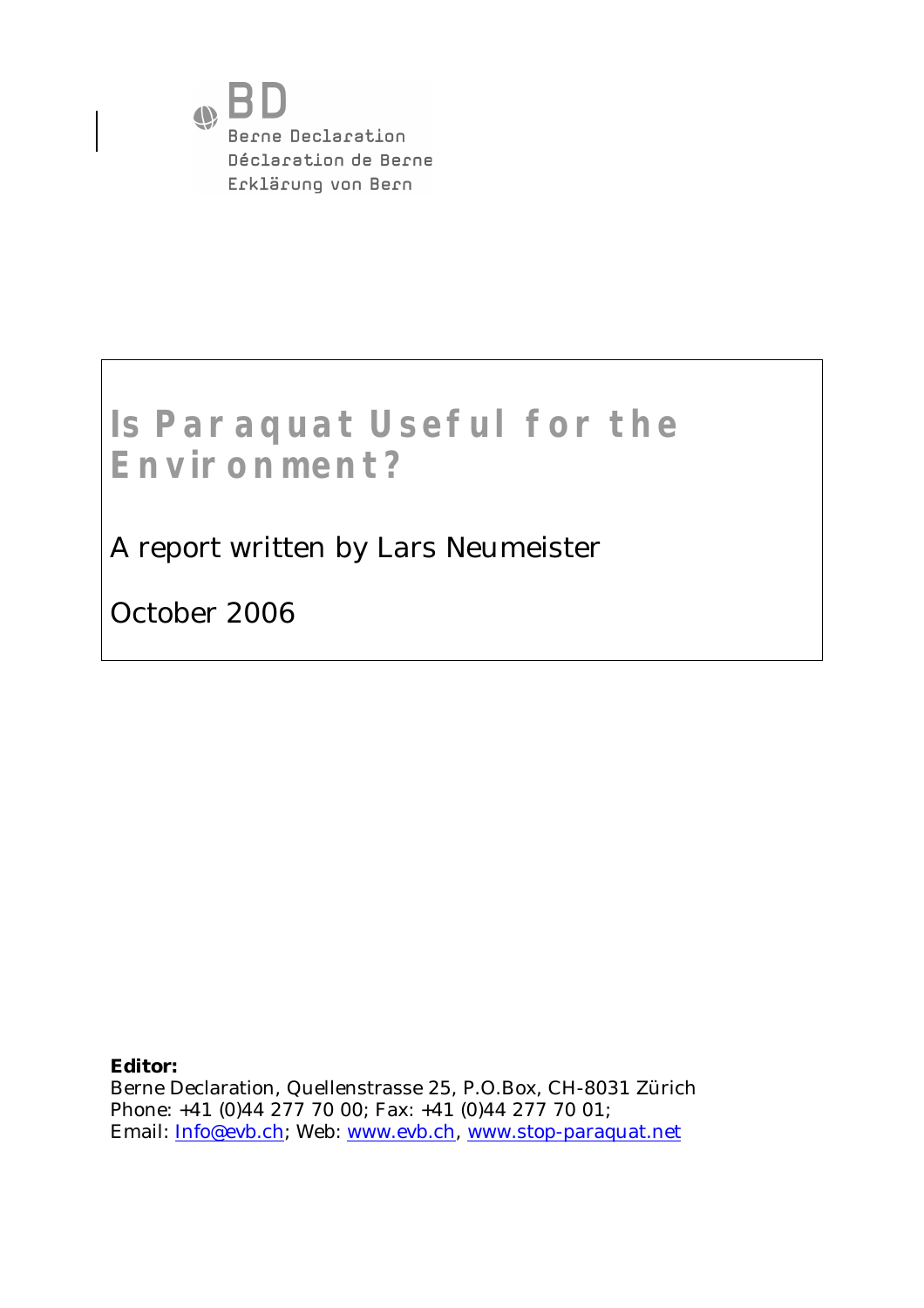## **Is Paraquat Useful for the Environment?**

According to Syngenta's marketing website about paraquat this total herbicide is not only safe to use but actually provides added benefits for the environment. In particular, we are told, so-called paraquat-farming prevents erosion. We also get the impression that conservation tillage or no-tillage are only possible in combination with paraquat. 1

Here's a quote from the site:

*"These benefits to the environment include:*

*Improved soil fertility: Paraquat's contact-only action allows farmers to control only weeds without killing the root structure, making it an ideal herbicide for use in conservation and no-till systems.*

*Field studies have shown that no-till systems using paraquat:*

- *increase organic matter*
- *reduce carbon dioxide emissions by allowing the soil to act as a better carbon sink*
- *have higher microbial populations and surface microarthropods*
- have higher earthworm populations (...).

Paraquat's alleged usefulness for the environment is thus limited to conservation tillage or direct seeding systems.

When the author inquired about the two field studies mentioned on the site the web publisher sent him two publications supported by Syngenta2: "*Paraquat and sustainable agriculture"* by R.H. Bromilow (2003)3 and "*Deactivation of the Biological Activity of Paraquat in the Soil Environment: a Review of Long-Term Environmental Fate*" by Roberts et al. (2002)4.

Both studies describe that the above mentioned positive effects can be attained through conservation tillage and direct seeding and that paraquat eased transition to conservation agriculture and no-tillage in the past. However, neither study actually states that any positive effects were directly caused or augmented by paraquat.

Authors Bromilow and Roberts et al. claim that paraquat helped get the idea of conservation agriculture and no-tillage accepted in Europe and the USA in the 1960s. But they fail to mention that any comparable total herbicide would have had the same effect – such as the glyphosate-based Roundup5, which is commonly used today but only came on the market in the mid-70s.

<sup>1</sup><http://www.paraquat.com/BenefitsofParaquat/Totheenvironment/tabid/136/Default.aspx> Accessed on 13.09.06

<sup>&</sup>lt;sup>2</sup> e-mail from <u>contact@paraquat.com</u> of 24.08.06 to the author

<sup>&</sup>lt;sup>3</sup> Bromilow (2003): Paraquat and sustainable agriculture, Pest Manag Sci 60:340 - 349, Society of Chemical Industry

<sup>4</sup> Roberts et al (2002): T. R. Roberts, J. S. Dyson, M. C. G. Lane; Deactivation of the Biological Activity of Paraquat in the Soil Environment: a Review of Long-Term Environmental Fate, J. Agric. Food Chern. 2002, 50, 3623-363, American Chemical SocietyPublished on Web 05/18/2002

<sup>&</sup>lt;sup>5</sup> Roundup is synonimously used here for the following poducts: Roundup, Roundup TURBO, Roundup Ultra und RoundupUltraMax.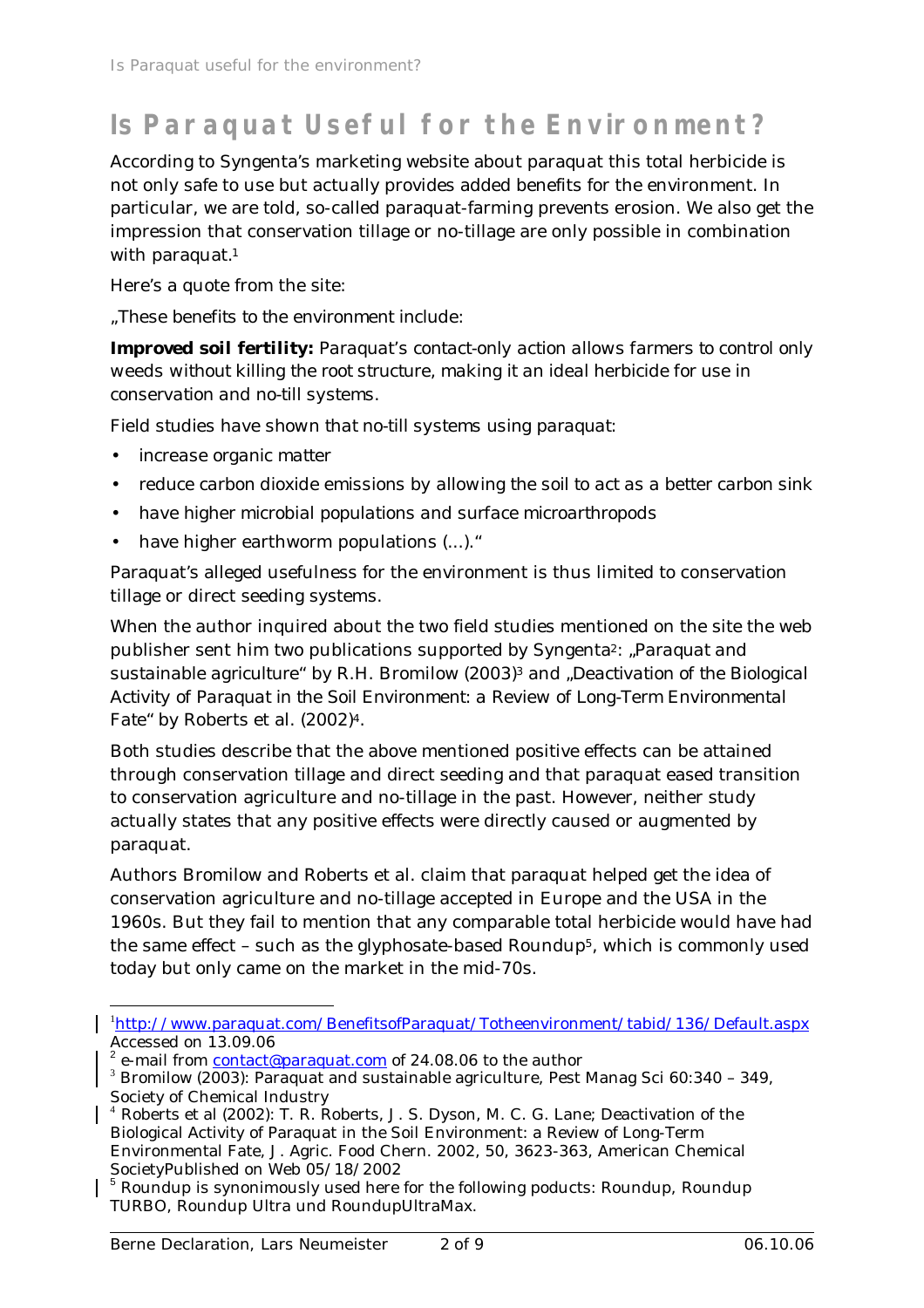No one doubts that conservation tillage and no-tillage have positive effects on the life of the soil and limit erosion. But paraquat is not needed to achieve these results. Here's why:

1. The positive effects of conservation tillage and no-tillage are mostly due to the fact that fields are not ploughed and the topsoil is permanently covered with organic plant material (mulch). Ploughing seriously disrupts the soil and it is a known fact that earthworm populations grow as cultivation intensity decreases. Mulch enriches the topsoil and promotes microbial activity. The overall stability of soil aggregates is increased; siltation and erosion are greatly limited.<sup>6</sup>



The figure below shows the influence of soil cultivation on earthworm populations.

Source: Rosner et al. 2006

#### **Figure 1 Number and weight of earthworms after an 11-year comparative trial (arable production) between different soil cultivation intensities at 2 locations in Austria (measured in 2004 and 2005)**

The numbers in Figure1 are the results of an 11-year trial on Austrian farmland threatened by erosion. They show that erosion can be reduced dramatically by conservation tillage or direct seeding<sup>7</sup> – without paraquat, which is banned in Austria since 1992.<sup>8</sup>

<sup>&</sup>lt;sup>6</sup> K. Köller & Ch. Linke (2001): Erfolgreicher Ackerbau ohne Pflug, Wissenschaftliche Ergebnisse – Praktische Erfahrungen, DLG Verlag, Frankfurt am Main

<sup>7</sup> Rosner et al (2006): J. Rosner, E. Zwatz, A. Klik C. Gyuricza, Konservierende Bodenbearbeitungssysteme – Boden – Nährstoff – und Pestizidabträge, Hrsg: Amt der Niederösterreichischen Landesregierung, Abt. Landwirtschaftliche Bildung, Frauentorgasse 72, A - 3430 Tulln

<sup>&</sup>lt;sup>8</sup> Information from Matthas Lentsch, Bundesministerium für Land- und Forstwirtschaft, Umwelt und Wasserwirtschaft, Österreich, e-mail vom 05.07.2006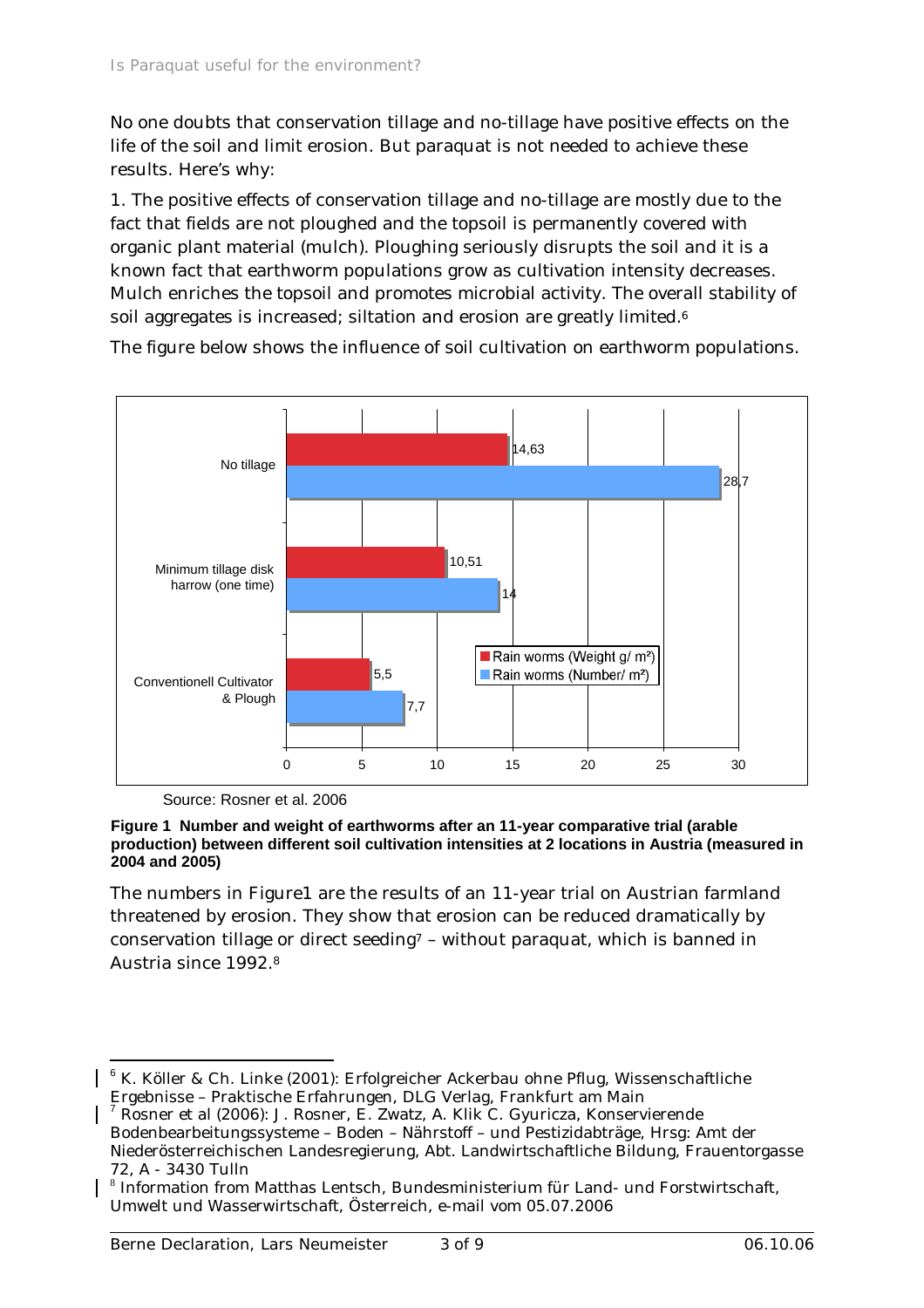| <b>Parameter</b>                                                     | <b>Cultivation method</b> |                                |                          |  |
|----------------------------------------------------------------------|---------------------------|--------------------------------|--------------------------|--|
|                                                                      | <b>Conventional</b>       | <b>Conservation</b><br>tillage | <b>Direct</b><br>seeding |  |
| Soil loss from erosion t/ha/year                                     | 16,2                      | 4,2                            | 2,2                      |  |
| N-loss kg/ha/year                                                    | 23                        | 8                              | 4,5                      |  |
| P-loss kg/ha/year                                                    | 13,8                      | 3,2                            | 1,9                      |  |
| Herbicide degradation in % of applied amount of<br>active ingredient | 1.9                       | 1,2                            | 0,5                      |  |
| Yield in % of conventional 1994 - 2004                               | 100                       | 100                            | 101                      |  |
| Source: Rosner et al. 2006                                           |                           |                                |                          |  |

| Tab. 1                                                                             | Actual annual erosion and yields 1994 – 2004 in a trial (arable production) to |  |  |  |
|------------------------------------------------------------------------------------|--------------------------------------------------------------------------------|--|--|--|
| compare different intensities of soil cultivation at various locations in Austria. |                                                                                |  |  |  |

The preservation of the living root structure that Syngenta underlines in its sales pitch for paraquat probably plays a very minor role in limiting erosion when compared to the benefits of not ploughing and protecting the topsoil with a permanent plant cover. None of the studies quoted by Syngenta prove this effect. Besides, any network of roots stabilizes to the soil to some extent – whether or not the roots are alive probably makes very little difference.

2. Paraquat is a total herbicide that only kills plant parts containing chlorophyll on contact. The underground parts of the plant are not affected. In this respect the effect of paraquat can be compared to mowing or slash weeding when the mowed plants are left on the field as mulch. Mowing and slash weeding also leave the root structure intact. The presumed environmental benefit of paraquat (preserving the living root structure) could thus be achieved with considerably less risk for the users and the environment.

In a six-year trial to compare different weed management systems in the tea production on Sri Lanka all manual methods prevailed over all chemical variants, including paraquat, in terms of yield and environmental impact. Slash weeding without removing the cut plants was particularly effective – yields were higher than with paraquat alone, with a lower treatment frequency (25% on average) and a 50% higher earthworm population.9 How the publishers of Syngenta's paraquat Website manage to spin these results into a triumph for paraquat remains a mystery.

Treatment with paraquat is not an effective remedy against perennial root weeds like thistles, couch grass, and bearbind – on the contrary, depending on the date of treatment paraquat may inadvertently give them a boost since it kills the competition and allows these weeds to tiller more easily. The use of paraquat is thus by no means "ideal" for conservation tillage or no-tillage but may in fact require the application of other weed control methods.

3. The use of paraquat may have eased the introduction of conservation agriculture and no-tillage in North America and Europe. But in the meantime paraquat has largely been displaced from these cultivation systems by systemic herbicides like Roundup, which contain glyphosate. Conservation tillage and direct seeding are doing just fine without paraquat. Some examples will illustrate this.

 $^{9}$  P. B. Ekanayake , K. G. Prematilaka & A.P.D.A. Jayasekara (2005): Impact of some weed management strategies on the productivity of tea plantations in Sri Lanka, in Proceedings, The 20th Asian-Pacific Weed Science Society Conference, 7.-11. November, 2005, Ho Chi Minh City, Agriculture Publishing House, Ho Chi Minh City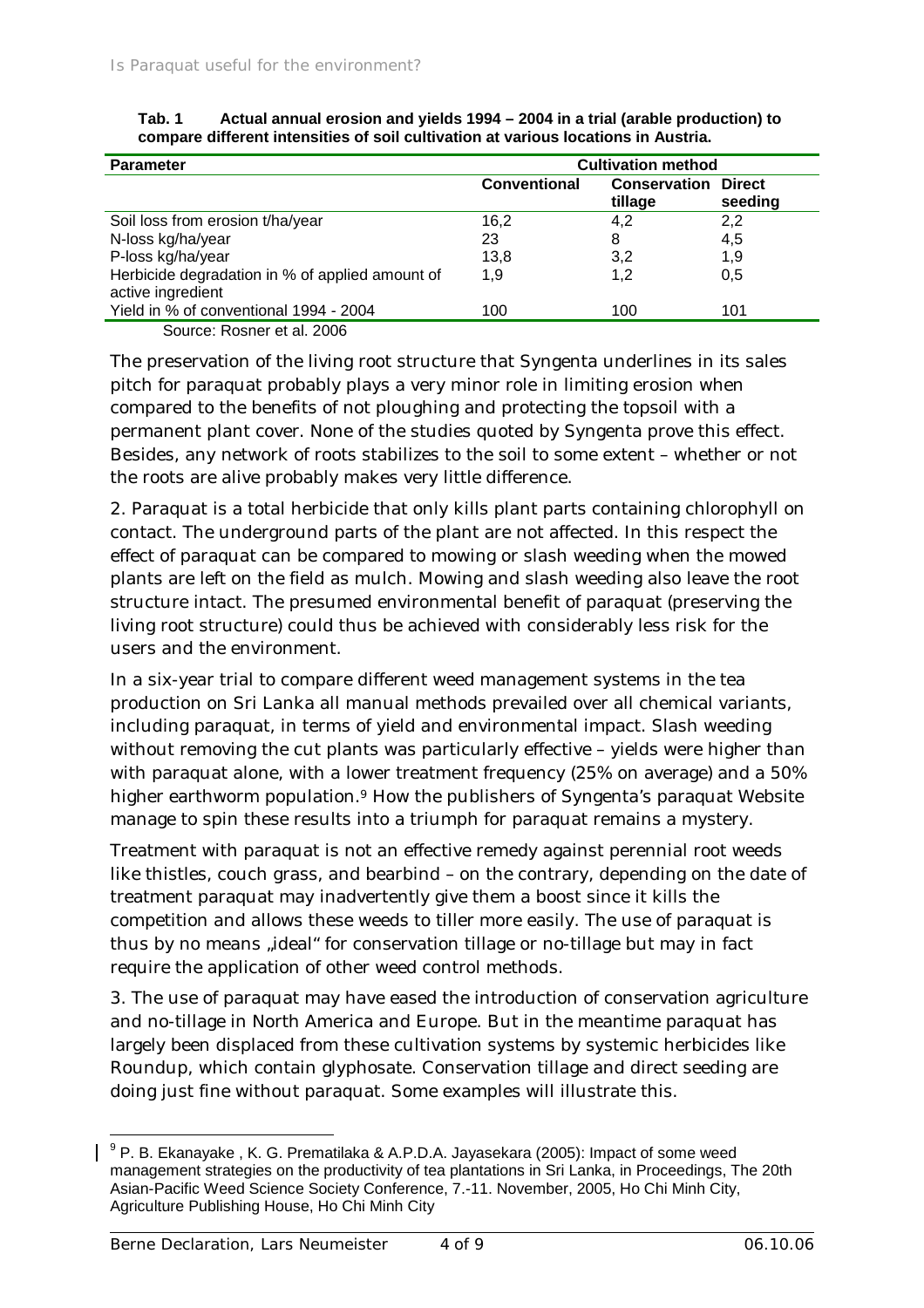About 90% of all US-farmland is cultivated without ploughs. The share of conservation tillage is 40% while no-tillage accounts for about 20%.<sup>10</sup>

The US-Department of Agriculture (USDA) keeps records of pesticide use in 34-39 states, including all the leading agricultural states.

 The table below shows the use of some major herbicides and paraquat on crops in 34 US-states in 2004 (corn, total 2003)11.

| Tab. 2 | Use of selected herbicides and paraquat on crops in 34 US-states in 2004 (corn, |
|--------|---------------------------------------------------------------------------------|
|        | total & cotton 2003)                                                            |

|                           | Use of active ingredient in 1000 kg |                |                 |     |     |       |                                       |
|---------------------------|-------------------------------------|----------------|-----------------|-----|-----|-------|---------------------------------------|
|                           | Paraguat                            | <b>Atrazin</b> | Glyphosat 2,4-D |     |     |       | <b>MCPA Trifluralin Pendimethalin</b> |
| Soybean                   | 52                                  | 0              | 26.173          | 350 | 0   | 1.220 | 944                                   |
| Corn-Sweet                |                                     | 162            | 15              |     | 0   |       | 19                                    |
| Peanuts                   | 35                                  | 0              | 85              | 17  | 0   | 11    | 193                                   |
| Wheat-Winter              | 0                                   | 101            | 1.655           | 986 | 226 | 0     | 0                                     |
| <b>Wheat-Other Spring</b> | 0                                   | 0              | 705             | 488 | 38  | 22    | 0                                     |
| Corn, all (2003)          | 173                                 | 25.239         | 5.404           | 666 | 0   | 34    | 783                                   |
| Cotton (2003)             | 290                                 | 0              | 5.731           | 171 | 0   | 1.885 | 822                                   |

Quelle: National Agricultural Statistical Service (NASS)

The table clearly shows that paraquat use is marginal on major crops in the US.

In many European countries (e.g. Hungary<sup>12</sup>, Slovenia<sup>13</sup>, Lithuania<sup>14</sup>, Sweden<sup>15</sup>, Denmark<sup>16</sup>, Austria, Latvia<sup>17</sup>, Estonia<sup>18</sup> and Switzerland<sup>19</sup>), the use of paraquat is banned or restricted (Germany, Poland).

It would be foolish to assume that conservation agriculture does not exist in these countries just because paraquat is out. In Austria's vineyards conservation tillage is everywhere and many younger farmers on larger farms cultivate some 50-70% of their farmland without a plough.<sup>20</sup>

According to the European Conservation Agriculture Federation (ECAF) Switzerland is the European leader with 40% conservation acrigulture and 3% direct seeding – and no paraquat used whatsoever.

 $10$  K. Köller & Ch. Linke (2001): Erfolgreicher Ackerbau ohne Pflug, Wissenschaftliche Ergebnisse – Praktische Erfahrungen, DLG Verlag, Frankfurt am Main

<sup>&</sup>lt;sup>11</sup> Online Datenbank: Agricultural Chemical Use Database des National Agricultural Statistical Service (NASS), [http://www.pestmanagement.info/nass/app\\_usage.cfm](http://www.pestmanagement.info/nass/app_usage.cfm), Search: 14.09.06

<sup>12</sup> List of authorised pesticides: <http://www.neoland.hu/> Search: 27.09.06

<sup>&</sup>lt;sup>13</sup> Information from Milena Koprivnikar, Ministry of Agriculture, Forestry and Food Administration for Plant Protection and Seeds, Slowenien, e-mail 05.07.2006

<sup>&</sup>lt;sup>14</sup> Personal message from Kristina Valionienė, State Plant Protection Service Plant Protection Division, Litauen, e-mail 12.07.2006

<sup>&</sup>lt;sup>15</sup> Personal message Lilian Törnqvist, Kemikalieinspektionen (National Chemicals Inspectorate), Schweden, e-mail 06.07.2006

<sup>&</sup>lt;sup>16</sup> Personal message Nina Sørup Hansen, Danish Environmental Protection Agency, Pesticides Division, Dänemark, e-mail 05.07.2006

 $17$  Personal message Inese Margeviča, Ministry of Agriculture Republic of Latvia, State Plant Protection Service Plant Protection Department, Lettland, e-mail 05.07.2006

<sup>&</sup>lt;sup>18</sup> Personal message, Plant Protection Department, Estonian Plant Production Inspectorate ,Estland, e-mail 05.07.2006

<sup>&</sup>lt;sup>19</sup> Web site of the Federal Office of Agriculture (Switzerland) List of herbicides on [www.blw.admin.ch.](http://www.blw.admin.ch.) 20 personal message from Dipl. Ing. Dr. Josef Rosner, Niederösterrichischen Landesregierung, e-mail

from 7.7.06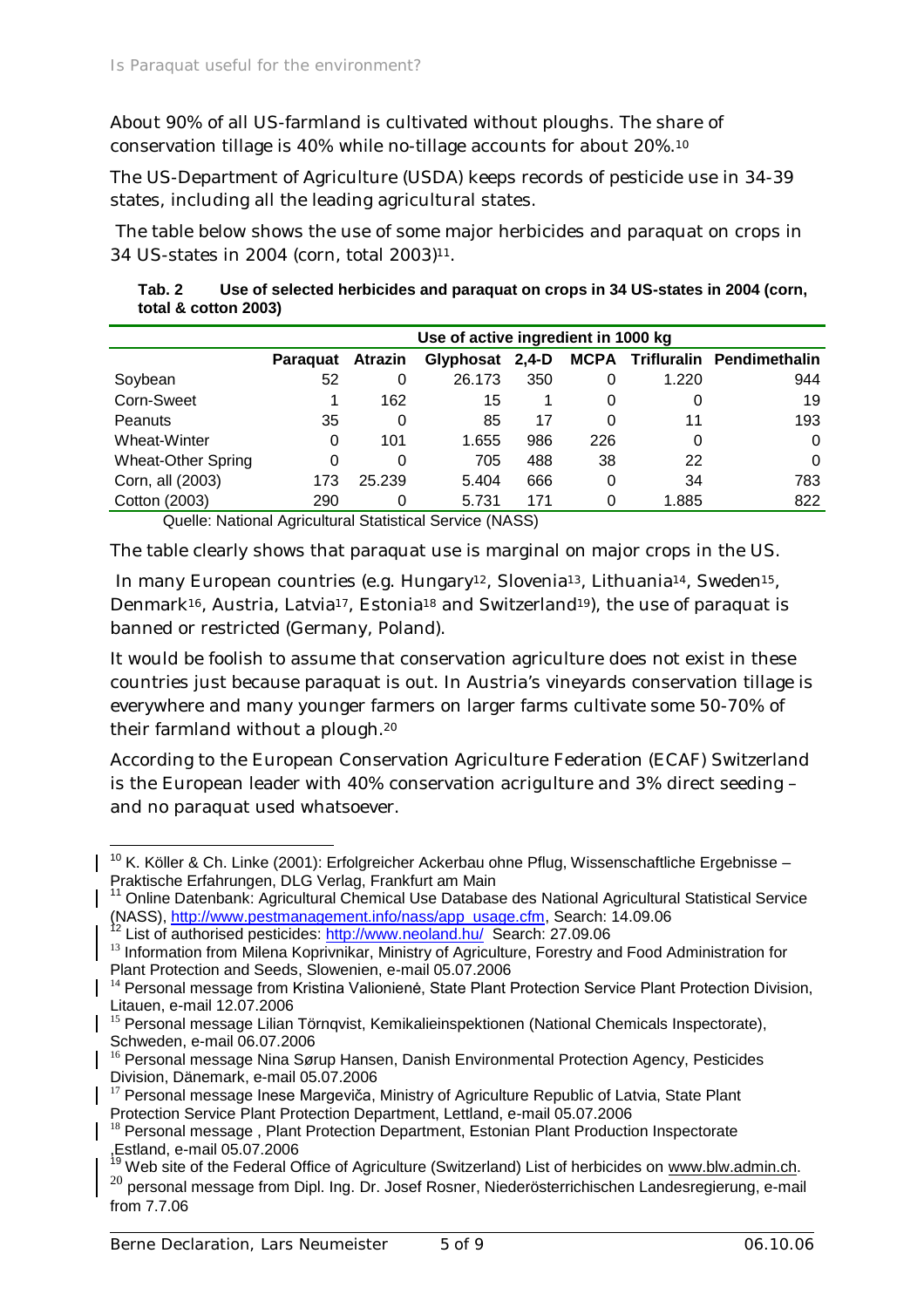Germany is in second place with 20-25% of its farmland under conservation tillage or no-tillage.21 Paraquat use is absolutely marginal here. In the cultivation of grain and rape seed it may not be used.<sup>22</sup> Overall use of paraquat is negligible. While Glyphosate sold in quantities over 1000 tons annually between 2003 and 2005, all of 10-25 tons of paraquat were sold in 2004 and only 2.5-10 tons in 2005.<sup>23</sup>

This is the proper background for Syngenta's marketing website. Paraquat's role on the pesticide markets in the US and in Europe is trifling and the web site is merely an attempt to polish the image of paraquat and hype its alleged advantages over glyphosate. Much the same goes for the Syngenta-funded research to limit erosion.

#### *Paraquat research – a typical case of a "false dilemma"*

*A false dilemma is a rhetorical device that declares a decision between two options as a necessity, thus suggesting a dilemma although in reality other options exist. The two alternatives presented are often the two extreme points on some spectrum whereas the alternative in the middle is suppressed.<sup>24</sup>*

The authors of Syngenta's paraquat website claim that paraquat prevents erosion because the root structure of the treated plants is not killed. For more information the reader is referred to the pages [www.proterra.eu.com](http://www.proterra.eu.com) and [www.sowap.org](http://www.sowap.org) .

ProTerra (© Syngenta) presents itself as an online resource for soil protection in Mediterranean olives and vines. Its authors argue that a vegetative cover between the crop rows limits erosion on steep slopes.

That a durable plant cover limits erosion is beyond dispute. But the web page provides no evidence to support its claim that paraquat in particular limits erosion.

The method of the project sheds light on its object: "*Field trials have been installed in France, Italy, Portugal and Spain. Generally, the approaches tested are based on the use of non-selective herbicides (e.g. glyphosate and paraquat) to manage vegetative soil cover between crop rows; the vegetative cover consisting of either deliberately sown vegetation or naturally occurring weeds*."<sup>25</sup>

Non-chemical alternatives such as mowing, pasturing (in olive cultures) or light mechanical cultivation (flex-tine weeder) are not part of the project. By suppressing these alternatives Syngenta researchers create a "false dilemma" and subvert the credibility of their work.

By the same token the use of the predicate "sustainable" in connection with paraquat is problematic. The Pro Terra Project fails to mention that paraquat may not be used under the internationally recognized rules of integrated production (see below).

 $21$  Web page of the European Conservation Agriculture Federation (ECAF) [http://www.ecaf.org/Situation.htm,](http://www.ecaf.org/Situation.htm) Accessed on 15.09.06

 $^{22}$ Swiss Federal Office for Consumer Protection and Food Safety (BVL): Online database: list of approved herbicides, accessed on15.09.06

<sup>23</sup> Swiss Federal Office for Consumer Protection and Food Safety (BVL): sales of herbicides in Germany based on results of declarations according to § 19 plant protection law for 2005, 2004 and 2003

<sup>&</sup>lt;sup>24</sup> Definition after [www.wikipedia.de](http://www.wikipedia.de)

<sup>25</sup> ProTerra Web page<http://www.proterra.eu.com/> Zugriff am 14.09.06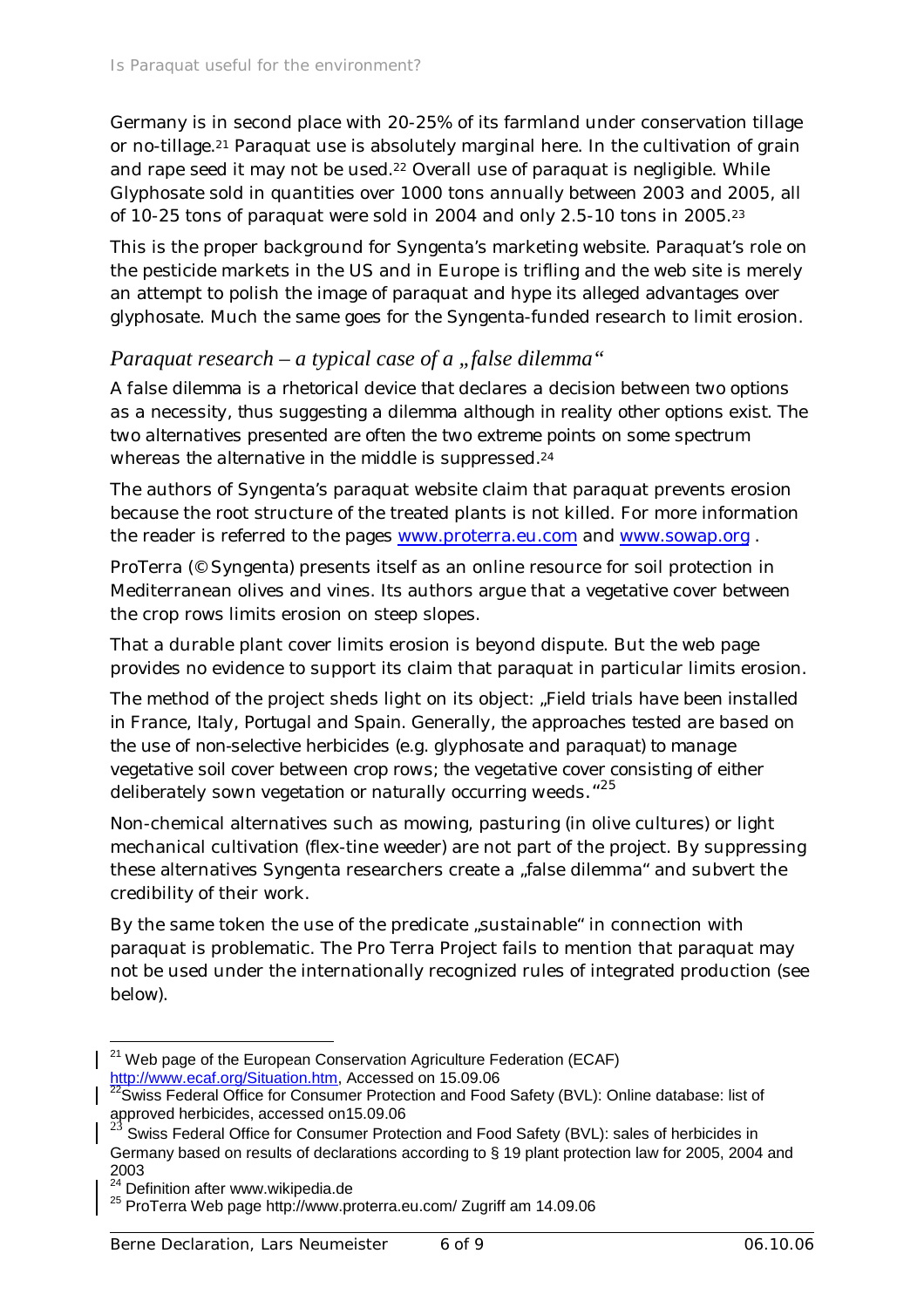Nor do the initial results on the SOWAP website provide any evidence for the special effectiveness of paraquat in limiting soil erosion, beyond the decades-old assertion that *"conservation tillage techniques have reduced soil loss and water run-off from fields compared to ploughing in all 3 SOWAP countries (Belgium, UK, Hungary). On some of the conservation-tilled field plots, soil erosion has been reduced by up to 90% and water run-off by up to 40%."*<sup>26</sup>

#### *Paraquat and integrated production*

In chapter 24 ("Promotion of sustainable agriculture and rural development") the United Nations' Agenda 21 for Sustainable Development has this to say about the future of herbicides:

*"Integrated pest management, which combines biological control, host plant resistance and appropriate farming practices and minimizes the use of pesticides, is the best option for the future, as it guarantees yields, reduces costs, is environmentally friendly and contributes to the sustainability of agriculture."<sup>27</sup>*

As of January 1, 2014 pesticide use in the European Union (EU) will be subject to a set of principles for integrated plant protection.<sup>28</sup> The actual principles have not yet been developed. The "International Organisation of Integrated and Biological Control of Noxious Animals and Plants" (IOBC) is a global leader in the development and implementation of principles and guidelines of integrated production. The IOBC has been around for 50 years and is active in countless working groups on integrated production and biological plant protection around the world.

The IOBC-section in charge in South and West Europe and North Africa (IOBC-WPRS) is the westpalearctic section stretching from Sweden and Norway all the way to North Africa (see map).

IOBC-WPRS publishes and updates three different kinds of technical guidelines:

- 1. Technical guidelines I that define the legal status of IP-organizations producing under IOBC-standards and describe the minimum requirements for these organizations and their members.
- 2. Technical guidelines II include general agricultural rules and minimum requirements and define mandatory rules and prohibitions that all farmers are required to comply with. Technical guidelines II also contain recommendations for



<sup>&</sup>lt;sup>26</sup> SOWAP Web page "Initial Results from SOWAP": <http://www.sowap.org/comms/keymessages.htm> > Soil Erosion >>View, accessed on 14.09.06

<sup>27</sup> UN Department of Economic and Social Affairs, Division for Sustainable Development <http://www.un.org/esa/sustdev/documents/agenda21/english/agenda21chapter14.htm>accessed on 14.09.06

<sup>28</sup> Commission of the European Union (2006): Proposal for a Regulation of the European Parliament and of the Council concerning the placing of plant protection products on the market (presented by the Commission), COM(2006) 388 final, Brüssel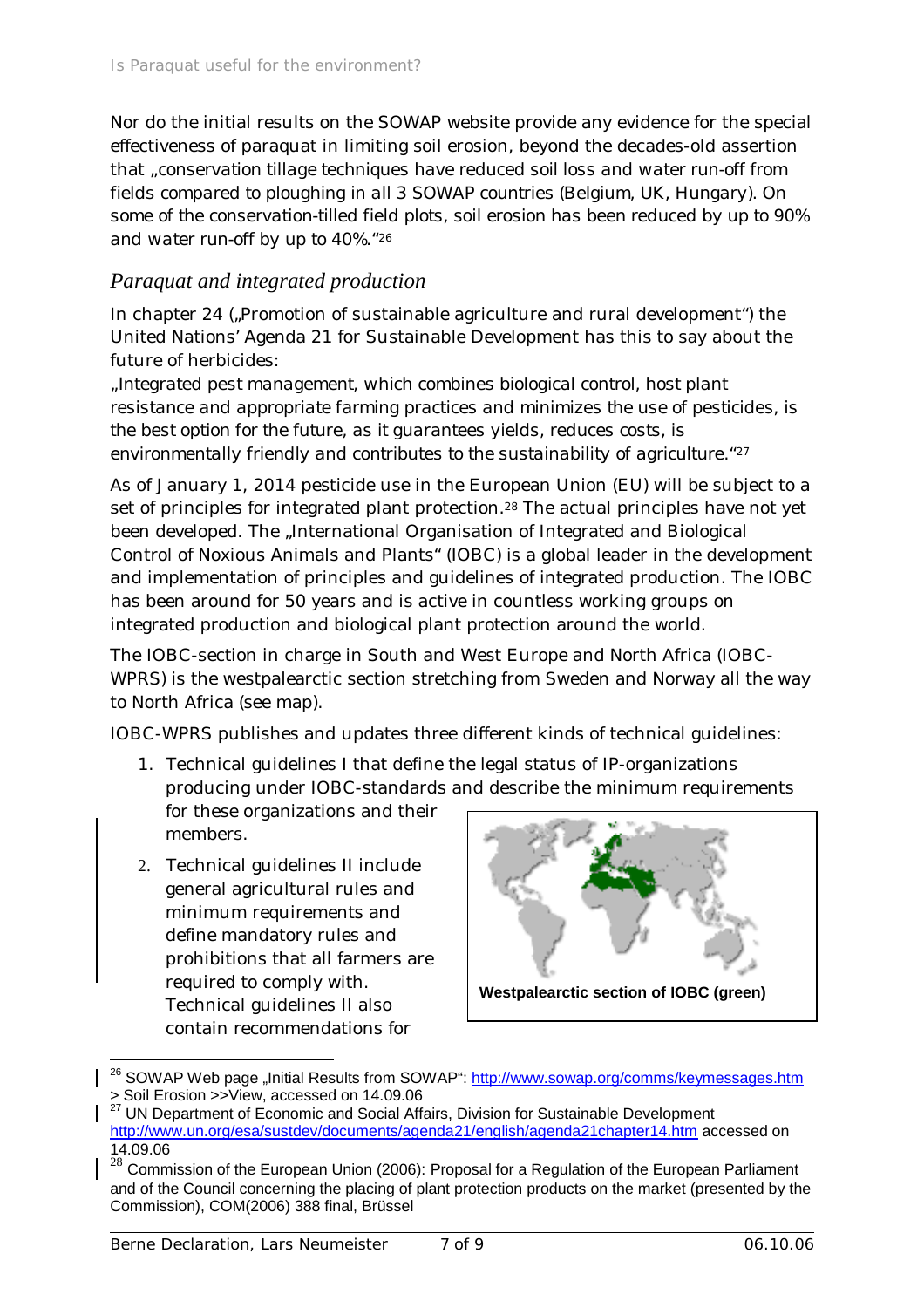optimal solutions beyond that which is mandatory.

3. Technical guidelines III for individual fruits.

The westpalearctic section of the IOBC (WPRS) has also published fruit-specific IP guidelines for pome fruits, stone fruits, field crops, grapes, olives, citrus fruits, field vegetables, berries and small fruits.

In the third edition from 2004 the technical guidelines II contain the following passage concerning weed management: "*whenever possible, weed management should employ non-chemical methods*".*<sup>29</sup>*

Regarding the use of pesticides the first edition from 1999 has this to say: *"Unselective pesticides with long persistence, high volatility, leachable or with other major detrimental characteristics (e.g. stimulation of non-target pest organisms) are prohibited."<sup>30</sup>*

The non-selective herbicide paraquat with a soil half-life of 7-20 years<sup>31</sup> fell under this general prohibition and is still mentioned in the IP-guidelines for olives<sup>32</sup>, vines und small fruits and berries. Since 2004 IOBC-WPRS guidelines require that regional organizations interested in cultivating under IOBC-rules draw up a "green" and a "yellow" pesticide list. These lists take the place of general bans for specific pesticides formerly imposed by the IOBC-WPRS. In selecting pesticides for the "green" list (admissible pesticides), however, farming associations now have to consider the following criteria:

- human toxicity,
- toxicity for beneficial organisms,
- toxicity for other natural organisms,
- potential for environmental contamination (soil, water, air),
- potential for promoting pests and diseases,
- selectivity,
- persistence,
- (potential for resistance development),
- incompleteness of information,
- necessity of application.

Under these criteria paraquat does not qualify for integrated production: it has a very high acute toxicity for mammals, is extremely persistent, non-selective, contaminates the soil and, last but not least, is not needed given the existence of non-chemical alternatives and less problematic herbicides.

<sup>&</sup>lt;sup>29</sup> IOBC/WPRS Bulletin, Bulletin OILB/SROP Vol. 27 (2) 2004, Commission "IP-Guidelines and Endorsement" Integrated Production Principles and Technical Guidelines, 3rd Edition

<sup>&</sup>lt;sup>30</sup> IOBC/WPRS Bulletin, Bulletin OILB/SROP Vol.22 (4) 1999, Commission "IP-Guidelines and Endorsement" Integrated Production Principles and Technical Guidelines

 $31$  European Commission, Health and Consumer Protection Directorate-General, Directorate E – Food Safety: plant health, animal health and welfare, international questions (2003): Review report for the active substance paraquat, SANCO/10382/2002 –final, Brüssel

 $32$  International Organisation for Biological and Integrated Control of Noxious Animals and Plants Guidelines for the integrated production of olives, IOBC Technical Guideline III, 2002, 1st Edition